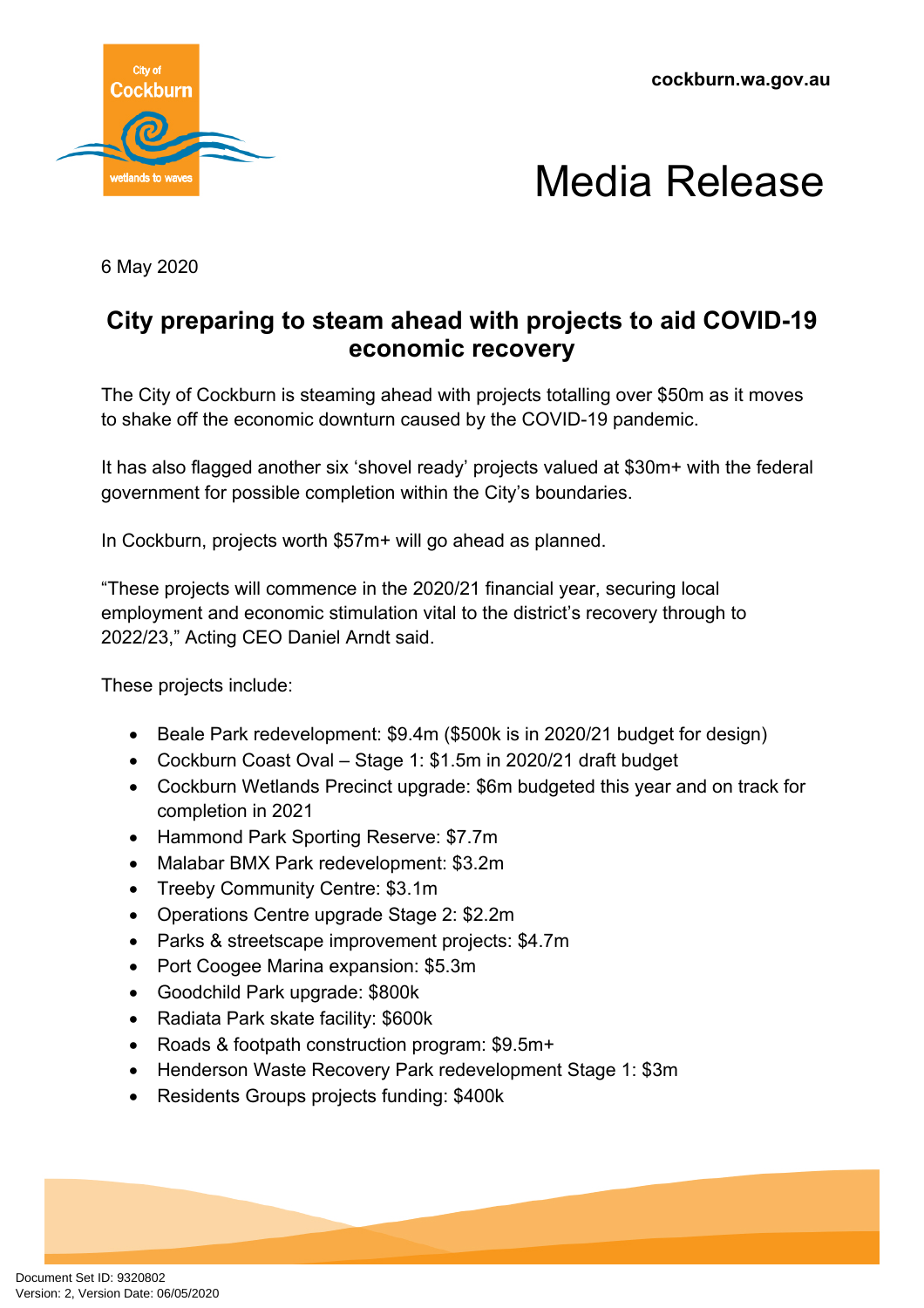



The City has also responded to a call from the Federal Government to identify projects worth \$30m+ it considers are 'shovel ready' to aid the nation's COVID-19 economic recovery, should funding be approved.

One such project has already received \$1.175m from the federal Black Spot Program to help upgrade the Rockingham/Phoenix Rd intersection in Hamilton Hill.

Other 'shovel ready' projects include:

- Jandakot Road widening (Solomon Road to Berrigan Drive): Total project cost \$11m
- Rockingham Road Revitalisation: Total project cost \$4m
- Hammond Road widening (Branch Circus to Bertram Road): Total project cost \$10.5m
- Rowley Rd/Lyon Rd intersection: Total project cost \$1.4m
- North Lake Road/Discovery Drive intersection: Total project cost \$2m
- North Lake Road/Farrington Road intersection: Total project cost \$1.2m

The State Government has also announced \$6.7m to fast track an upgrade for the Beeliar Drive/Stock Road intersection.

City of Cockburn Engineering & Works Director Charles Sullivan said the City had been pushing Main Roads WA for funding to improve the intersection for several years.

"This Main Roads WA project will help significantly improve vehicle and pedestrian safety and traffic movements at this intersection, especially the capacity for turning movements."

Mr Sullivan said the Phoenix/Rockingham Rd intersection upgrade would improve vehicle safety and congestion by converting the four-way traffic light controlled intersection into a roundabout.

"For the five-year period to the end of 2018, this intersection was among the City's 15 top black spots in terms of vehicle crash history," Mr Sullivan said.

"Between the beginning of 2014 and the end of 2018, there were 58 crashes recorded costing \$3.4, with 11 casualties. The predominant crash type at this location are right-